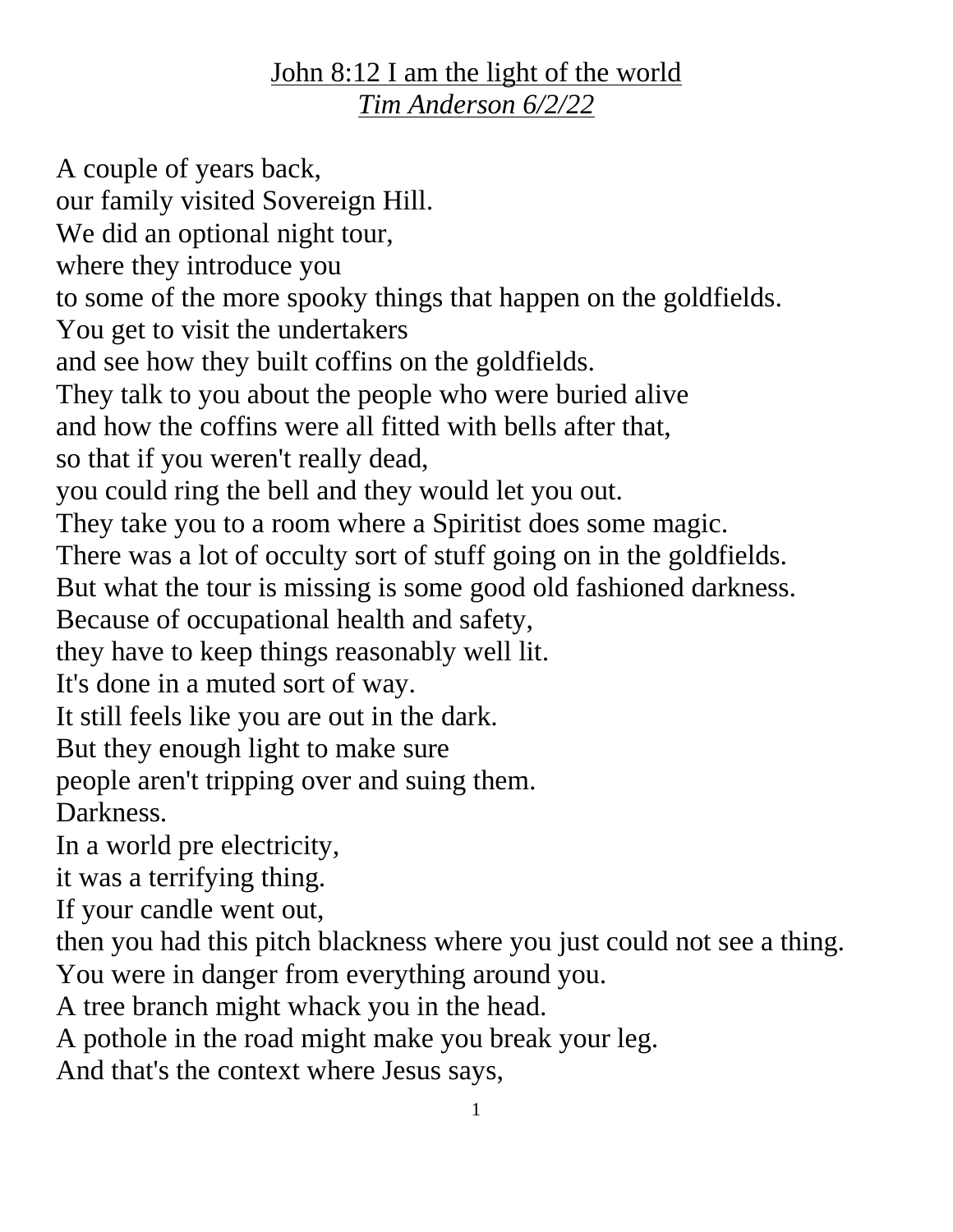"I am the light of the world. Whoever follows me will never walk in darkness, but will have the light of life." Our context is a bit different from that. The teenagers at SUFM loved hanging out after dark. There's something a bit exotic and edgy about being out late and in the dark. But for them, with no streetlights, torches or electricity, it's not exotic or edgy. It's just plain dangerous. It's to be avoided if at all possible. "I am the light of the world. Whoever follows me will never walk in darkness, but will have the light of life." What does it mean for Jesus to be the light of the world? 1. It means that Christians won't walk in darkness. If you were here last week, you'll remember that I said a Christian is someone who follows Jesus. So here Jesus says, 'whoever follows me'.

He's talking about us, Christians.

And he says we won't walk in darkness.

Which when you consider the ancient world

and what it meant to walk in darkness,

is very reassuring.

But we know that it's a metaphor.

A very reassuring metaphor, but a metaphor none the less.

So what does it mean that Christians won't walk in darkness?

In the Bible there are two options.

Option one is judgement. When Jesus died on the cross,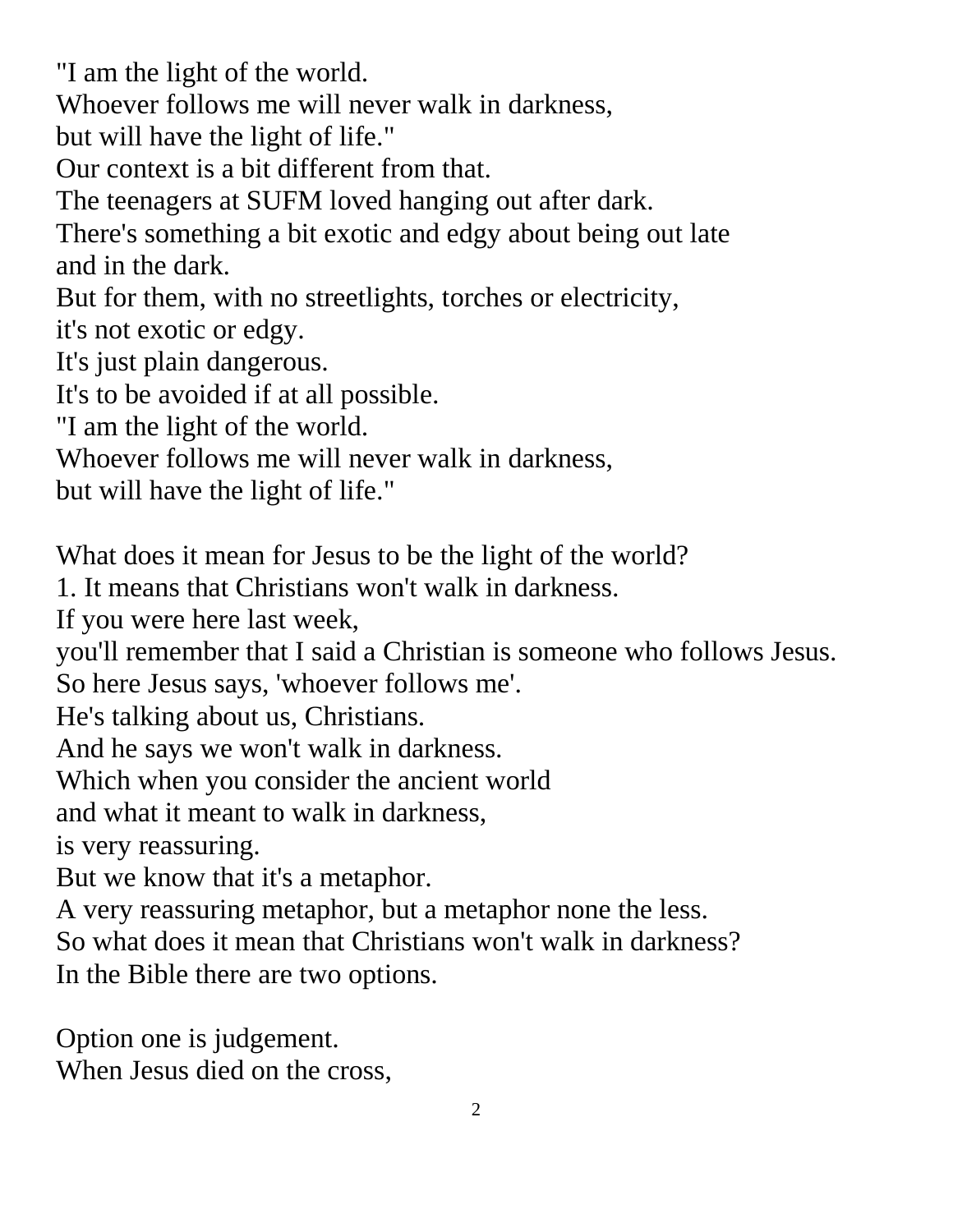the whole land turned to darkness for three hours. That was a sign of judgement. Jesus on the cross was soaking up the judgement that was rightly due for the sins of the world. The judgement of God the Father was being poured out. That's why they call it Good Friday, because the judgement of God was being worn by Jesus instead of you and me. That's such good news. "Whoever follows me will never walk in darkness."

Christians won't live their lives under God's judgement. Jesus has taken the judgement so that you don't have to. It's incredibly good news.

Option number two is ignorance. In his letter to the Romans, Paul is talking about the ignorance of those who substitute worship of God for worship of something else. Rom 1:21 "For although they knew God, they neither glorified him as God nor gave thanks to him, but in their thinking became futile and their foolish hearts were darkened." Darkness is this passage is ignorance. But it's not ignorance like I am ignorant about dressmaking and you might be ignorant about chess openings. It's ignorance of God. As people worshipped images of stone and wood. As they worship their careers, holidays, physical appearance or hobbies, their knowledge of God evaporates. And their ignorance is blameworthy.

No one is going to blame you if you are ignorant of origami.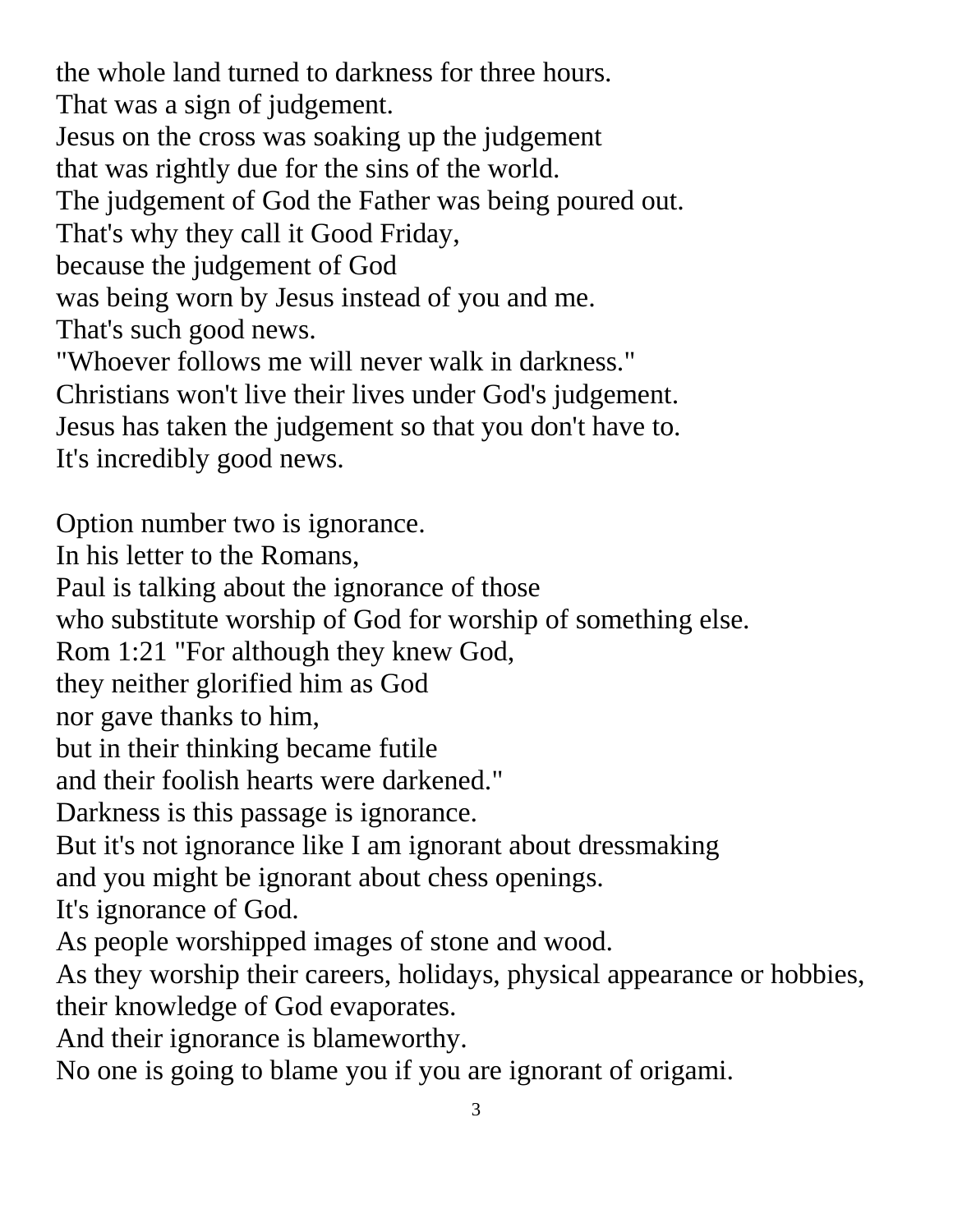But if you are ignorant of the road rules, the police officer will hold you accountable. You are under an obligation to know them. Knowledge of God is like that. God holds us accountable for knowing him. The knowledge of God is readily available. You can see his glory in creation. And everyone can see creation. No one has an excuse. You can read about his mighty acts in history in the Bible. Not everyone has access to that knowledge, but most people do. So if we are ignorant, we will be held accountable.

And you can see from my description that judgement and ignorance and not separate manifestation of darkness.

Ignorance is blameworthy.

Judgement is outcome of ignorance of God.

But Jesus is the light of the world.

Those who follow him will not walk in darkness.

That is, Christians will avoid ignorance of God and God's judgement.

I want to say something by way of application of this. Jesus' application for the people in John's gospel was pretty straight forward. I am the light of the world, whoever follows me will never walk in darkness, so please follow me! But we already follow Jesus. How else does his being the light of the world impact us?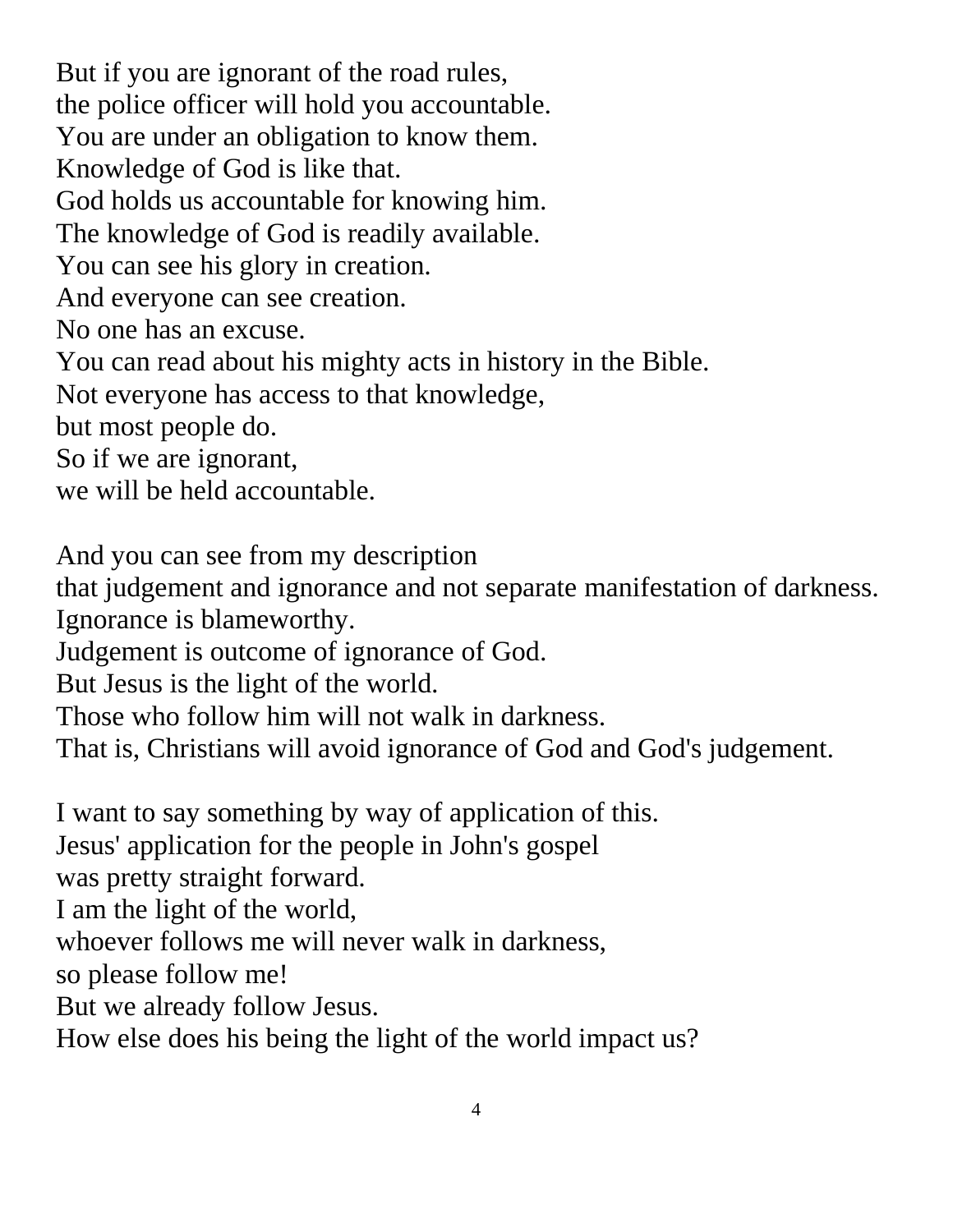The first thing I want to say is that evangelism matters. Jesus says that he is 'the light of the world'. He doesn't say that he is 'a light of the world', a pretty good light, in fact brighter than all the other lights. He says he is the light of the world. The sort of light he gives can be found nowhere else. There's no other way of avoiding ignorance of God. There's no other way of avoiding God's judgement. There's no other way of avoiding walking in darkness. As the apostle Peter put it in Acts, Acts 4:12 "Salvation is found in no one else, for there is no other name under heaven given to mankind by which we must be saved." How do people get saved? Jesus said, "Go and make disciples of all nations". Evangelism is Jesus' chosen method to move people out of darkness and into his light.

Some people might have wondered why I give people chocolate when they bring a friend along to church

who hasn't been before.

But I don't for example dish out chocolate

to people who cook a lovely meal for a fundraising dinner

or who get the bread and wine ready for communion

or put up shade sails in the playground.

They are all wonderful things to do.

Why does one attract chocolate?

The reason is because evangelism matters.

And it's very hard to encourage a culture of evangelism.

As soon as you talk about evangelism,

Christian defence mechanisms spring into action.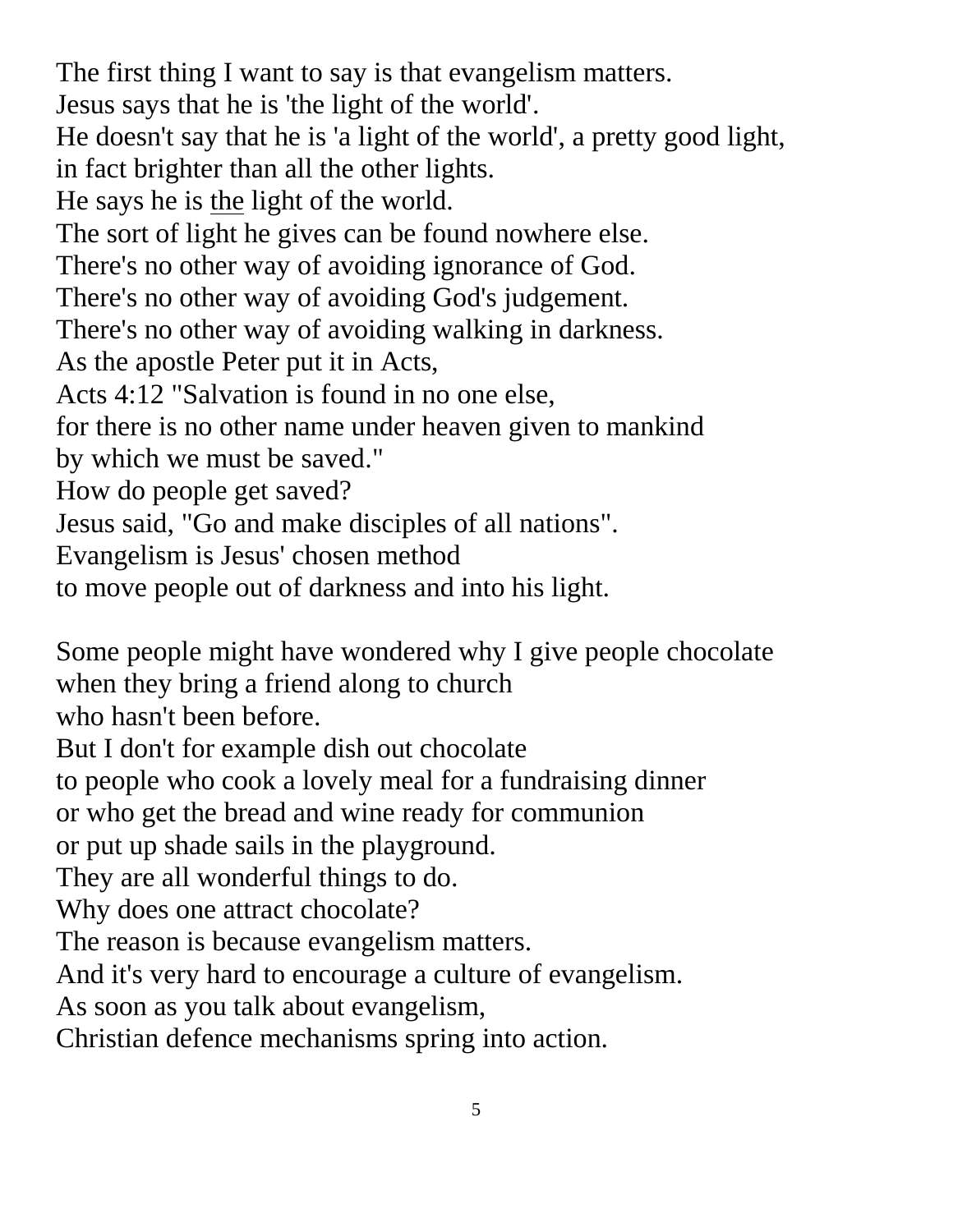Sometimes people react against unhelpful models of evangelism that they have seen. The Jehovah's witnesses would be exhibit A. Going about evangelism in a way that is completely ineffective at actually seeing people move from darkness to light is not a great advertisement. But why not look at Billy Graham, or John Dickson or indeed Sam Chan for a model of evangelism. I'm reading Sam's book, "How to talk about Jesus without being 'that' guy" at the moment. Sam has some really helpful advice, like if you want your friends to come to church with you, you need to be prepared to go with them when they invite you somewhere. Or if you have a social event like a BBQ, invite your Christian friends and your non Christian friends to the same gathering. Obviously if we are putting heaps of time and energy into models of evangelism that are bearing very little fruit in the way of people converting to Christianity, then we need to reassess our models. But we cannot, we must not, use that as an excuse for avoiding evangelism. Sad to say, I think the reality is

that many Christians don't actually know many non Christians.

And many non Christians don't know any Christians.

And it's very difficult to share the gospel with people you don't know.

I know people who have done it effectively.

Some Korean Christians from Hosanna Church are great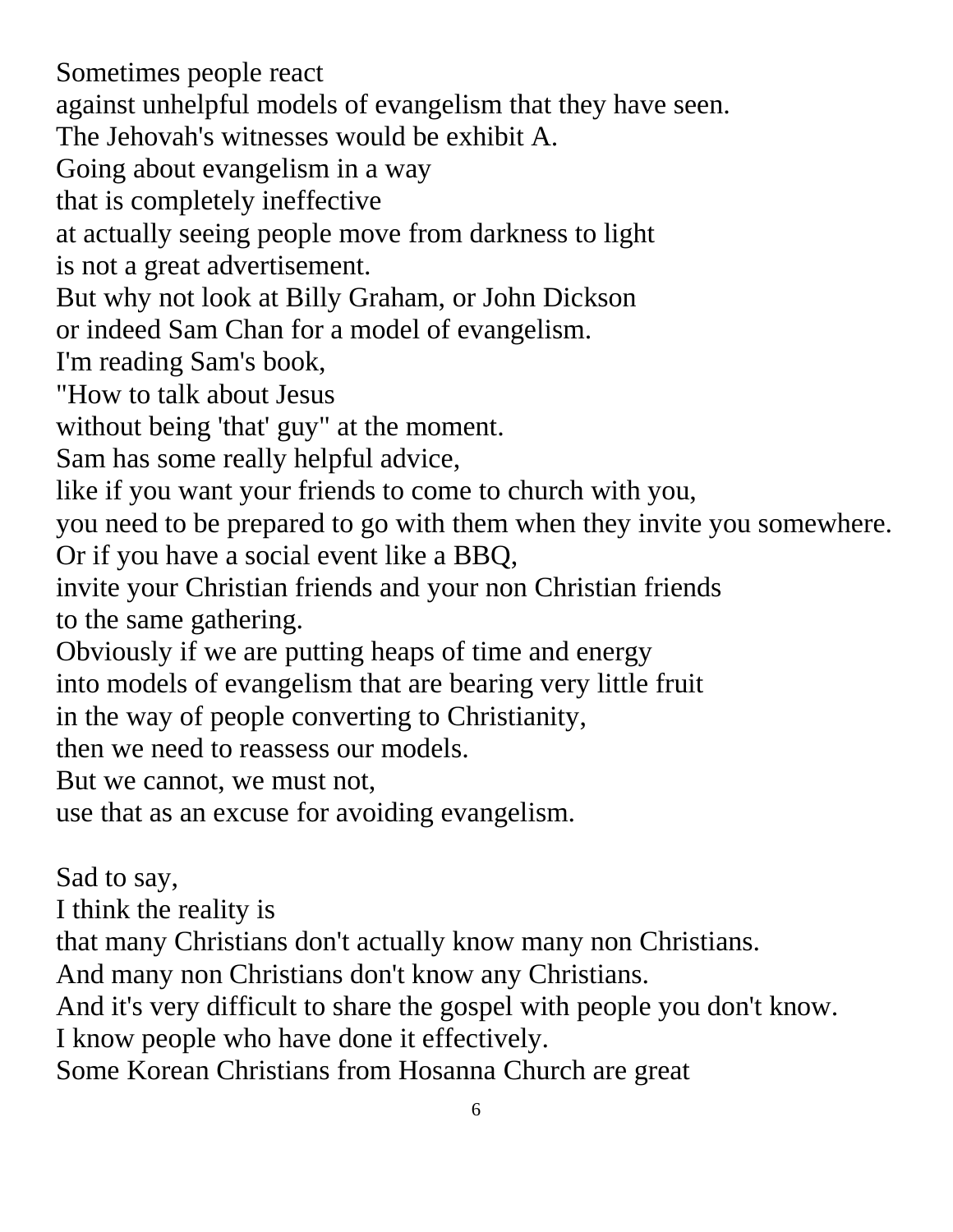at speaking with non Christians about the gospel and inviting them back to events their church is running. But for most of us, we would need to work in more natural social settings. And we would work better in groups. Talking about something to do with your faith with another Christian while a non Christian listens in, that feels more achievable. But I think for most of us,

we need to ask the hard question, "Is evangelism even a priority for me?" "Do I actively prioritise building time into my calendar to spend with non Christians?" If you are married to someone who's not a Christian, which is quite a number of people in our church, "Do I plan to do things socially with Christian people who are the same gender as my spouse, so that my spouse over time can get some Christian friends?" "Do I get as excited about missionary work like Luke and Jane's as I do about alleviating human suffering?" Jesus is the light of the world. Not a light, the light. And that means evangelism must be a priority, however much that runs counter to the usual practices of the Anglican Church.

Well normally, I wouldn't preach on one verse. As I did last week with 'I am the bread of life', I would look to the passage around it to shed light on what the phrase means. In this case though,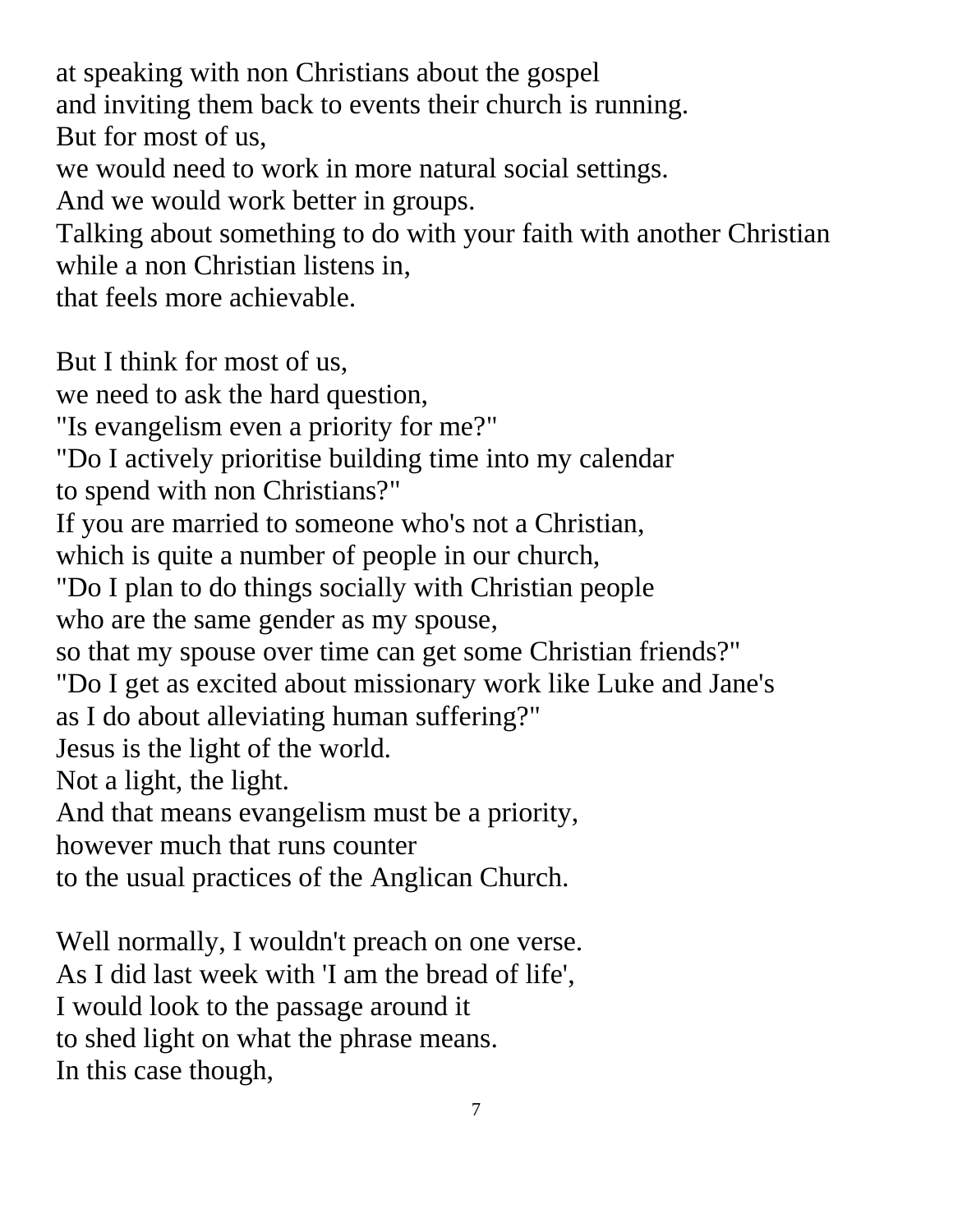Jesus words prompt a challenge from the Pharisees which is not related to the substance of what he has said. Jesus does return to his claim to be the light of the world when he has finished discussing the Pharisees' issues with what he has said. We can find that in the next chapter. Jn 9:4-5 "As long as it is day, we must do the work of him who sent me. Night is coming, when no one can work. While I am in the world, I am the light of the world."

The story is of a man born blind and Jesus heals him.

Healing the blind man is the work that Jesus is doing in the day time. So it gives us another perspective on Jesus being the light of the world. The light of Jesus is good.

Darkness is evil.

And the work of Jesus is to overturn evil and replace it with good. Blindness is evil.

Being about to see is good.

And there are certain types of combating the effects of evil

that can only happen when Jesus is around.

Jesus' disciples couldn't heal the man born blind

if Jesus were not with them.

When Jesus talks about night coming,

I think he probably means the time of his death.

His disciples are not going to be running around healing men born blind while Jesus is in the tomb.

That was night.

The time when it looked like the darkness of evil had won.

And the disciples were locked in the upper room.

Healing the sick was the last thing on their minds.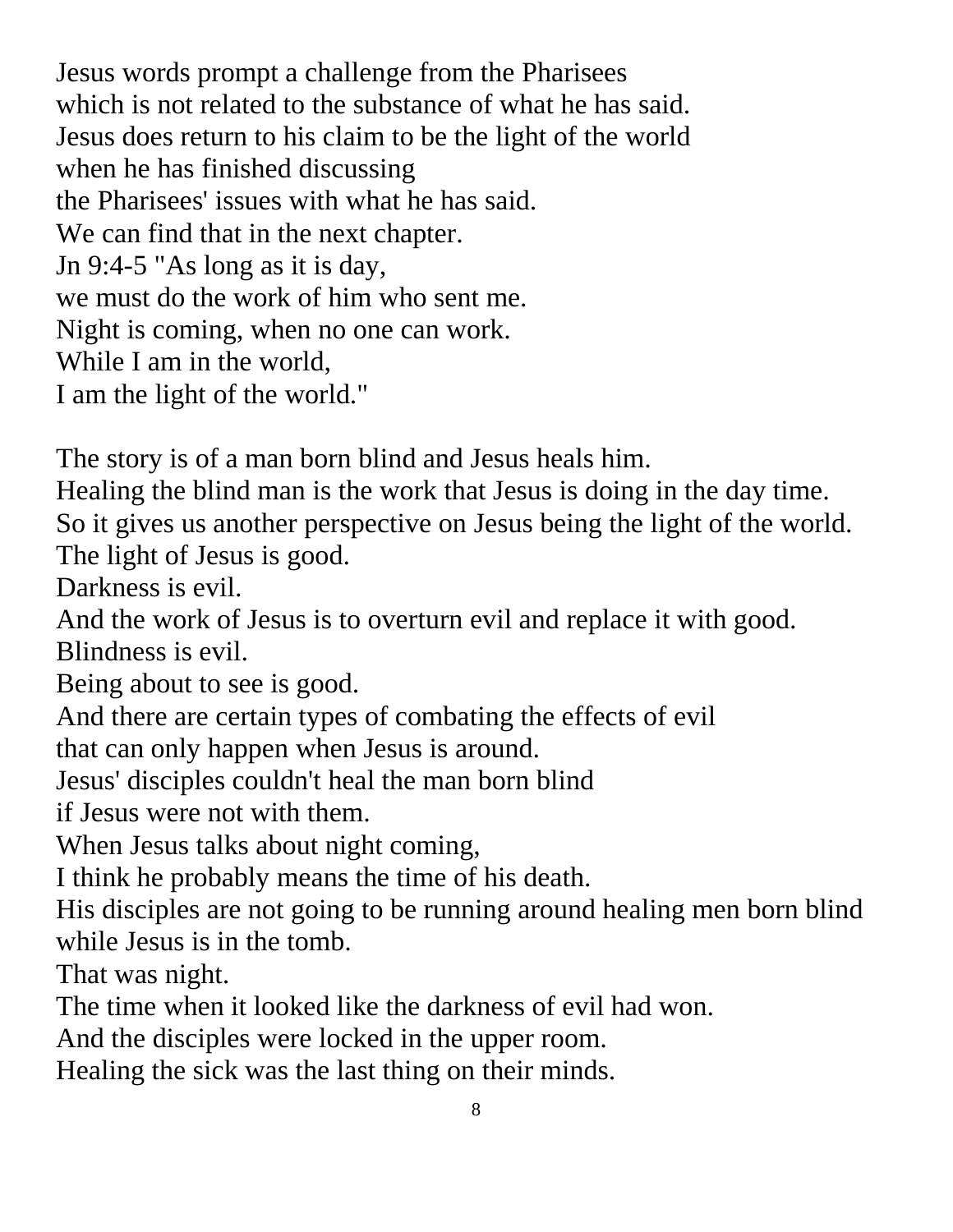But while Jesus is with them,

it is still day.

Day because Jesus, the light of the world, is brightening thing up.

How does he brighten things up?

By overturning the world of the devil.

Well that does leave us with the question of what Jesus being the light of the world means for us. He says, "While I am in the world, I am the light of the world." But he's not in the world in the same way now. Has he stopped being the light of the world? I would say no. The Holy Spirit is the way that Jesus is present in the world now. Jn 16:7 "But very truly I tell you, it is for your good that I am going away. Unless I go away, the Advocate will not come to you: but if I go, I will send him to you." Now the Holy Spirit coming to be with Christians is not exactly the same as Jesus being there in the flesh. But it is Jesus being there in some sense. So Jesus is still being the light of the world. He's doing it through his Spirit living in us. And what does that do for us?

Well in these verses, it allows us to work.

If Jesus were not being the light of the world,

then no one could work.

It would be night.

But because Jesus is light of the world,

we can do the work of the Father.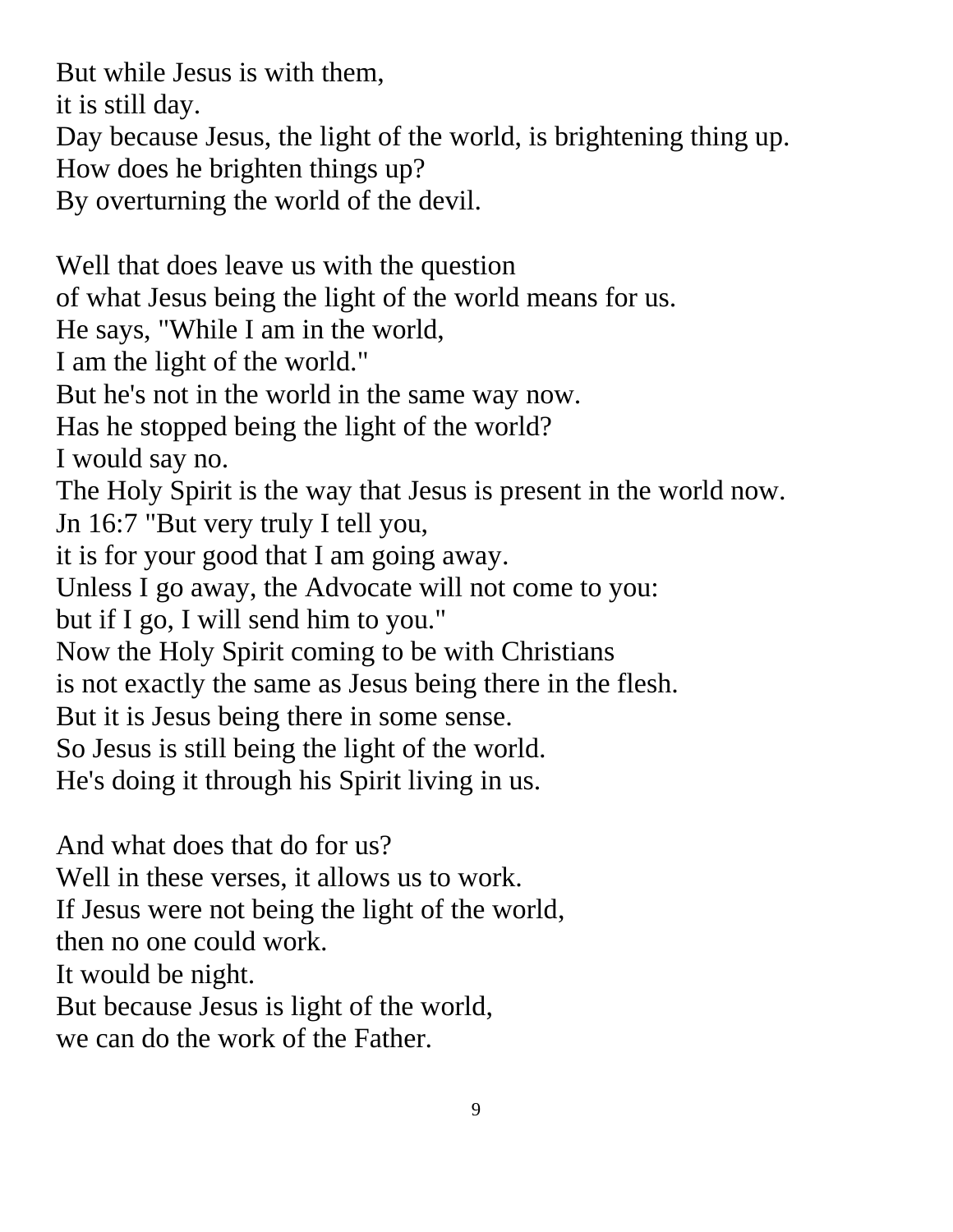So here's another thing it means for us that Jesus is the light of the world. It means that we can serve God.

The work is the work of serving God not random paid employment.

But were Jesus not being the light of the world,

we couldn't serve God.

Because Jesus is being the light of the world,

we can serve God.

We run this church ultimately not because we enjoy it

or because it's good to have a community hub for religious minded people.

We run it because we want to reach out with the good news to this community.

But we couldn't do that if Jesus were not the light of the world.

Unless the light of Jesus shines in someone's life,

they cannot respond to the good news.

We could work as hard as we liked.

and it would all be in vain.

It would be like trying to fill up a bucket with a colander.

The water would all leak out before you got it to the bucket.

You could work as hard as you liked,

you wouldn't make any progress.

It's the same in our work for God.

Unless Jesus, the light of the world is shining,

then we achieve nothing in our work for God.

But because Jesus is the light of the world,

sometimes we see radical transformation

when it feels like you haven't worked nearly hard enough to make that happen.

I saw it last year with James Knell,

Megan Scully's partner.

He went from being reasonably disinterested in God,

to on fire to learn and grow, in quite a sort space of time.